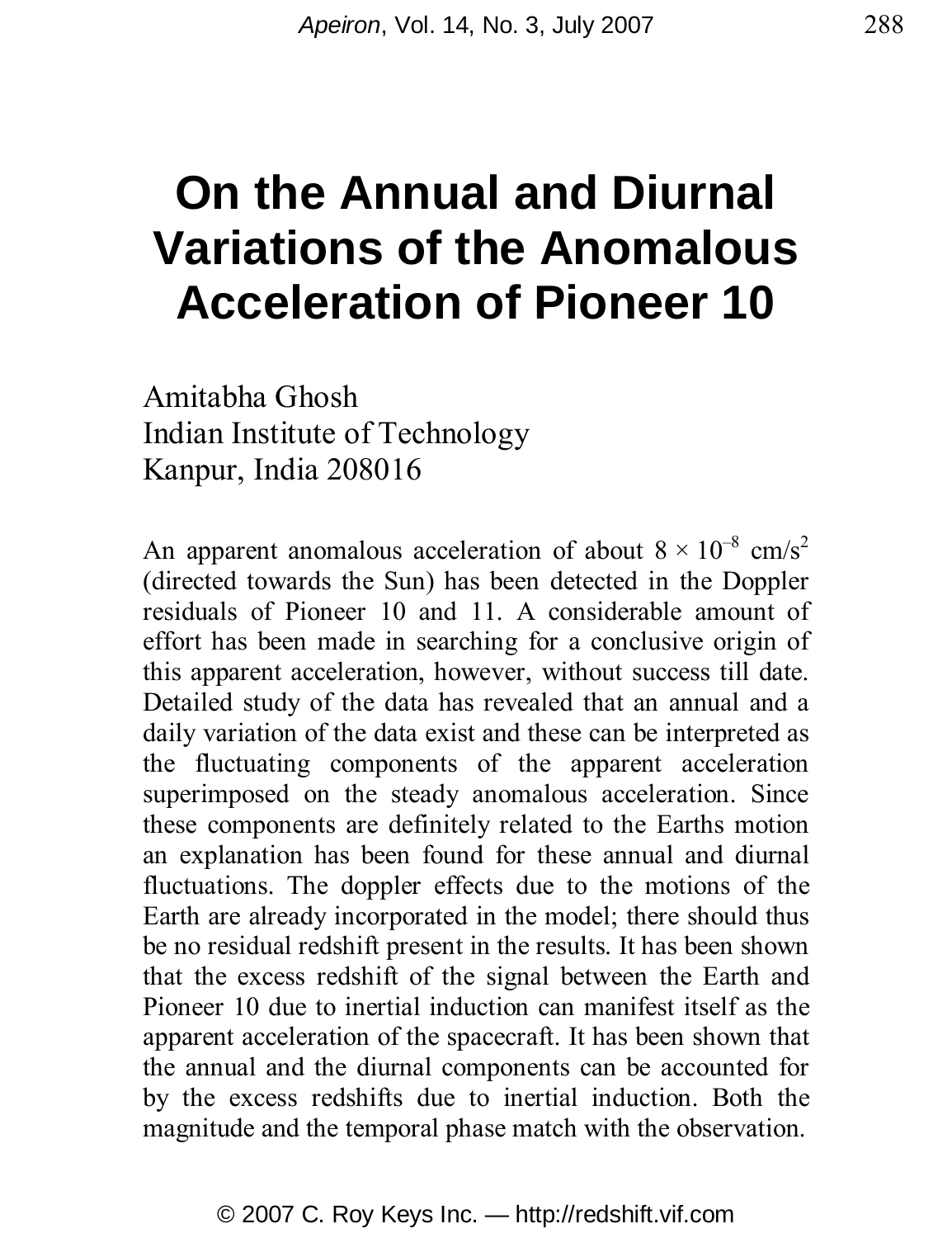# **Introduction**

Existence of an apparent anomalous acceleration, as revealed by the analysis of the Doppler data, of Pioneer 10 and 11, is well known by now [1, 2]. The magnitude of this apparent acceleration for both the spacecrafts is of the order of  $8 \times 10^{-8}$  cm/s<sup>2</sup> and it is directed towards the sum. The magnitude is also reasonably independent of the distance from the Sun beyond 20 AU. Considerable effort has been made in order to identify the source of this apparent acceleration but till now no conclusive result has been published. In more recent publications [2, 3] it has been shown that the apparent acceleration has periodic components (varying both annually and daily) superimposed on to the steady acceleration. The amplitude of the annual oscillatory term is approximately  $1.6 \times 10^{-8}$  cm/s<sup>2</sup> and that of the daily fluctuations is of the order of  $0.03 \times 10^{-8}$  cm/s<sup>2</sup> or a little less [3].

Though still there is no clue to the cause of the unmodelled acceleration directed towards the Sun it is clear that the annual and daily fluctuating components of the unmodelled acceleration must be linked to the orbital and spin motions of the Earth. This paper attempts to explain these fluctuating components due to the motions of the Earth and excess redshifts of the signal caused by velocity dependent inertial induction [4-6].

## **Excess Redshift of Signal due to Inertial Induction**

A theory of inertial induction, based on an extension of Mach's principle, has been proposed and applied to a number of astronomical, astrophysical and cosmological phenomena with remarkable success. Most of these already exist in published literature [4,7-11]. According to this theory an object is subjected to a drag when moving with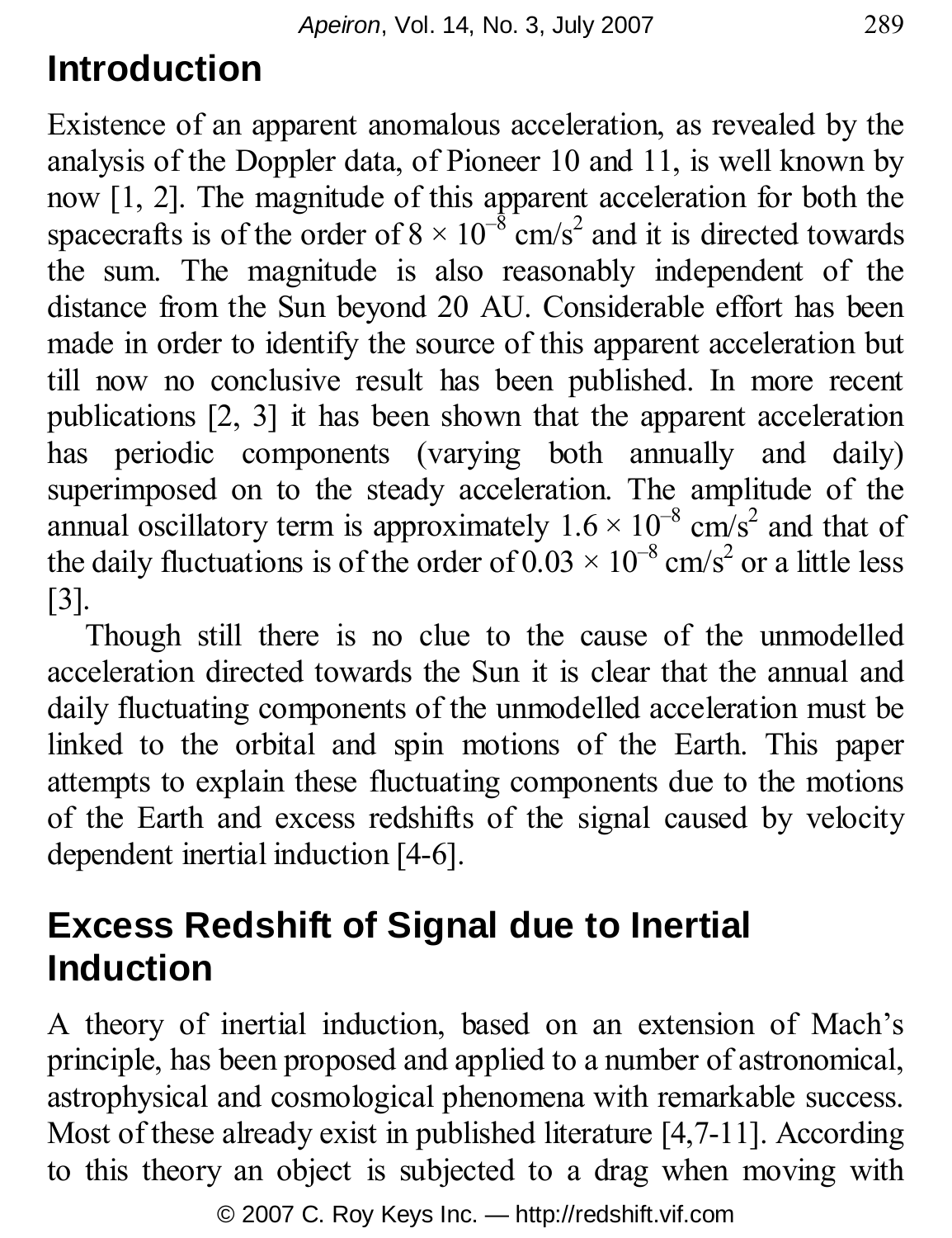

Fig. 1

respect to another body. Figure 1 shows a simple situation when a body B moves with respect to another body A with a speed *v* as indicated. A drag force *F* acts on B as it moves away from the body A and the magnitude of  $F$  is given by the following relation [6]:

$$
F = \frac{Gm_A m_B}{c^2 r^2} v^2 \tag{1}
$$

where *G* is the gravitational constant,  $m_A$  and  $m_B$  are the masses of the objects A and B, respectively, *c* is the speed of light and *r* is the instantaneous distance between the two bodies. When B approaches A then also the force will oppose  $v$ . When the body B is a light photon

$$
v = c \tag{2a}
$$

and 
$$
m_B = h\nu / c^2
$$
 (2b)

where *h* is the Planck's constant and  $v$  is the frequency of the photon. Using  $(2a)$  and  $(2b)$  in  $(1)$ 

$$
F = Gm_A \frac{h\nu}{c^2 r^2} \tag{3}
$$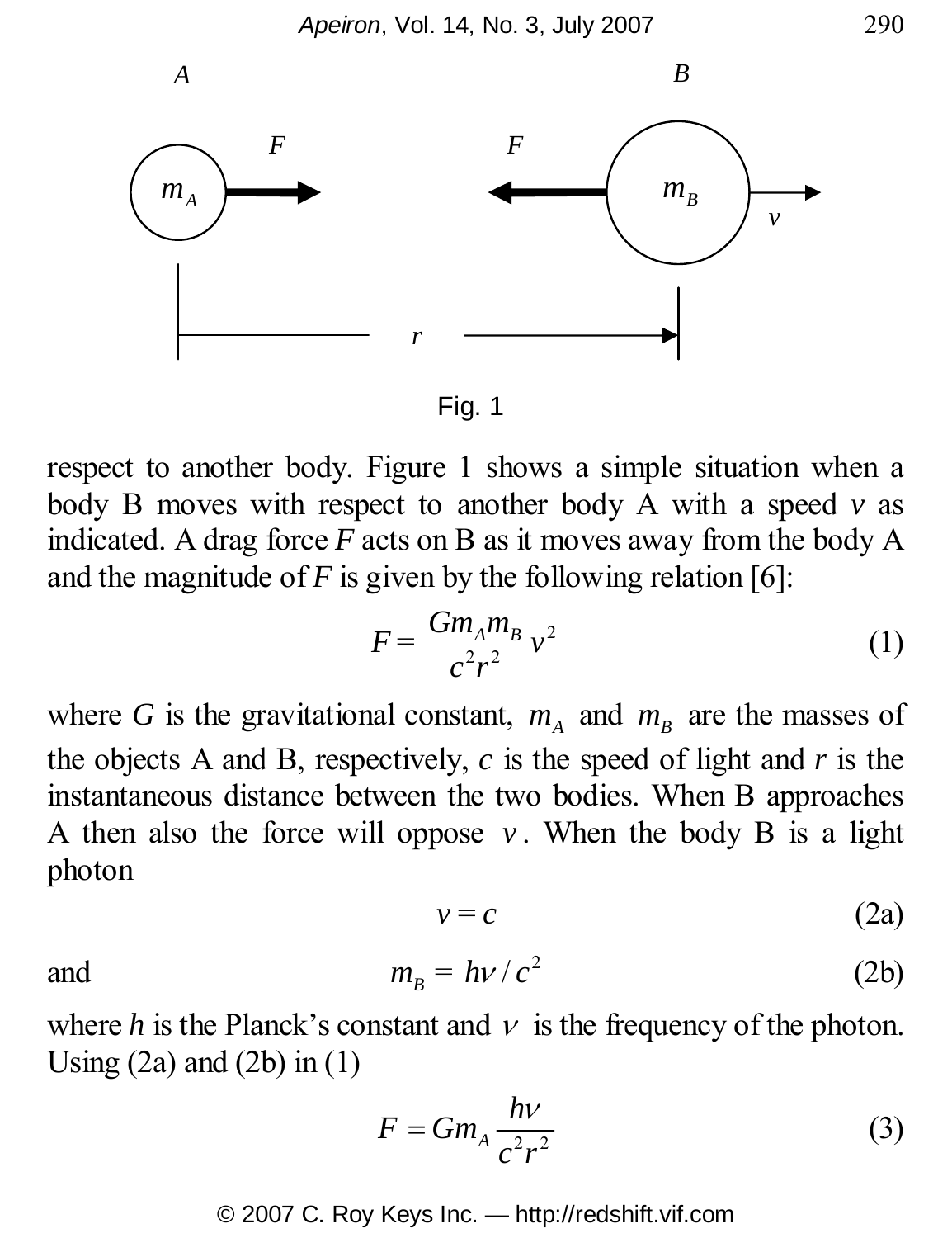When the photon moves a distance *dr* the drop in energy of the photon is given by

$$
dE = -F dr = -\frac{Gm_A h}{c^2 r^2} v dr \tag{4}
$$

Again  $dE = hdV$ . Substituting this in the L.H.S. of (4) one gets

$$
-hdv = \frac{Gm_Ahv}{c^2r^2}dr
$$

or

$$
\frac{dv}{v} = -\frac{Gm_A}{c^2} \cdot \frac{dr}{r^2}
$$

Solving the above equation one obtains

$$
\ln \nu = \frac{Gm_A}{c^2} \frac{1}{r} + D \tag{5}
$$

If at  $r = r_{E}$   $v = v_{0}$ , then

$$
\ln V_0 = \frac{Gm_A}{c^2} + D \tag{6}
$$

where  $r<sub>F</sub>$  is the distance of the observing station from the body A. Thus, from (5) and (6) the following relation is obtained.

$$
\ln \frac{V_0}{V} = \frac{Gm_A}{c^2} \left( \frac{1}{r_E} - \frac{1}{r} \right). \tag{7}
$$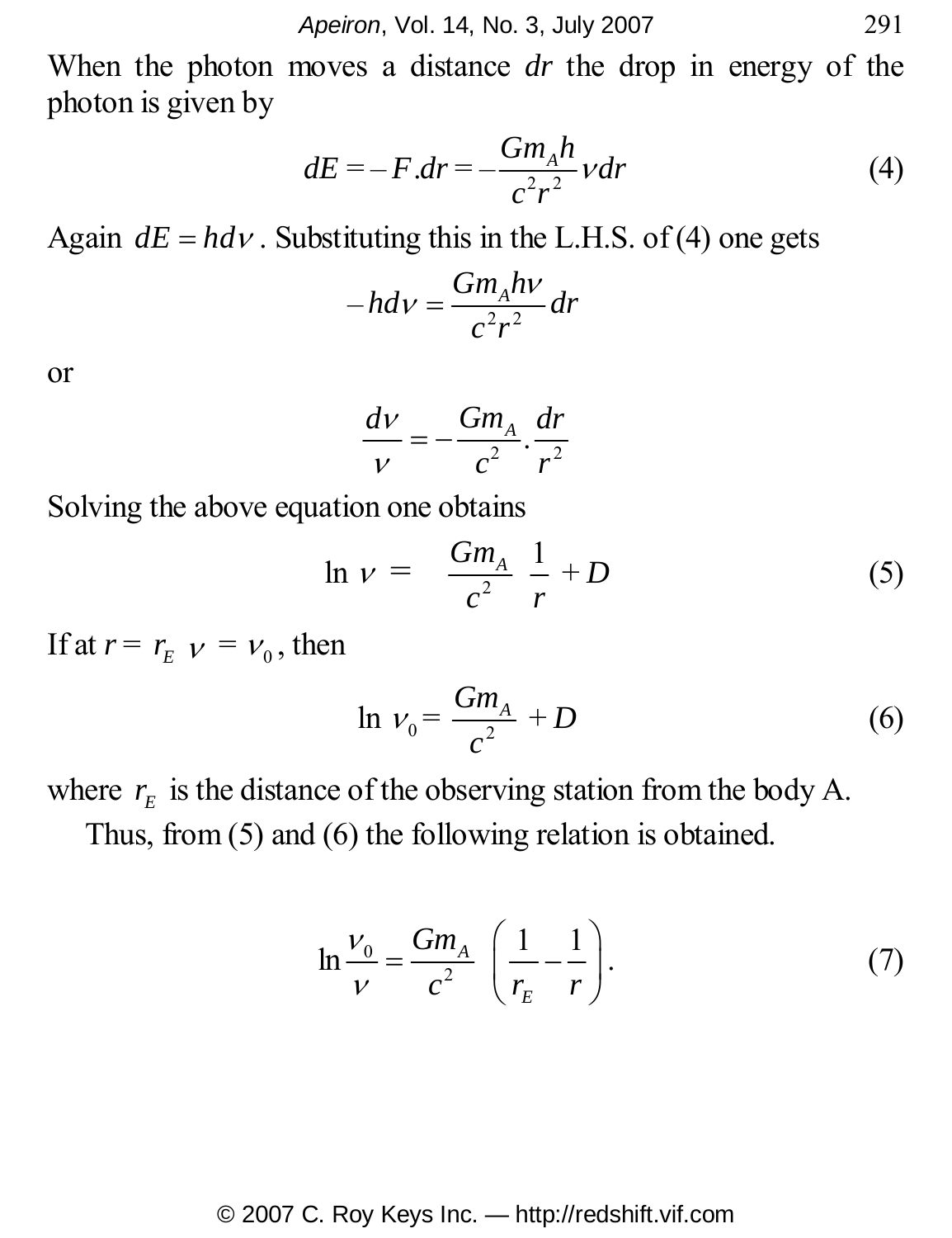## **Anomalous Redshift of Pioneer Signal due to Inertial Induction:**

Figure 2 shows the path of Pioneer 10, the Sun and the Earth projected onto the ecliptic plane. As the heliocentric latitude of Pioneer 10 is around  $3^{\circ}$  only (once it crosses the distance of 50AU) its component of velocity normal to the ecliptic plane is very small. Furthermore r being so large compared to the Sun- Earth distance for an approximate analysis the Sun and the Earth may be treated as almost coincident.

As given by (1) on page 9 of Ref [2] a change in frequency  $\Delta v$  (=  $v_0$  –  $v$ ) can be expressed as follows:

$$
\Delta v = v_0 \frac{1}{c} \frac{d(2r)}{dt} = 2 v_0 \frac{v_{ap}}{c}
$$
 (8)

where 2r represents the overall optical distance traversed by a photon in both directions, and  $v_{m}$  is the apparent velocity of the spacecraft that can produce the same frequency shift by Doppler effect. Differentiating both sides of (8)



© 2007 C. Roy Keys Inc. — http://redshift.vif.com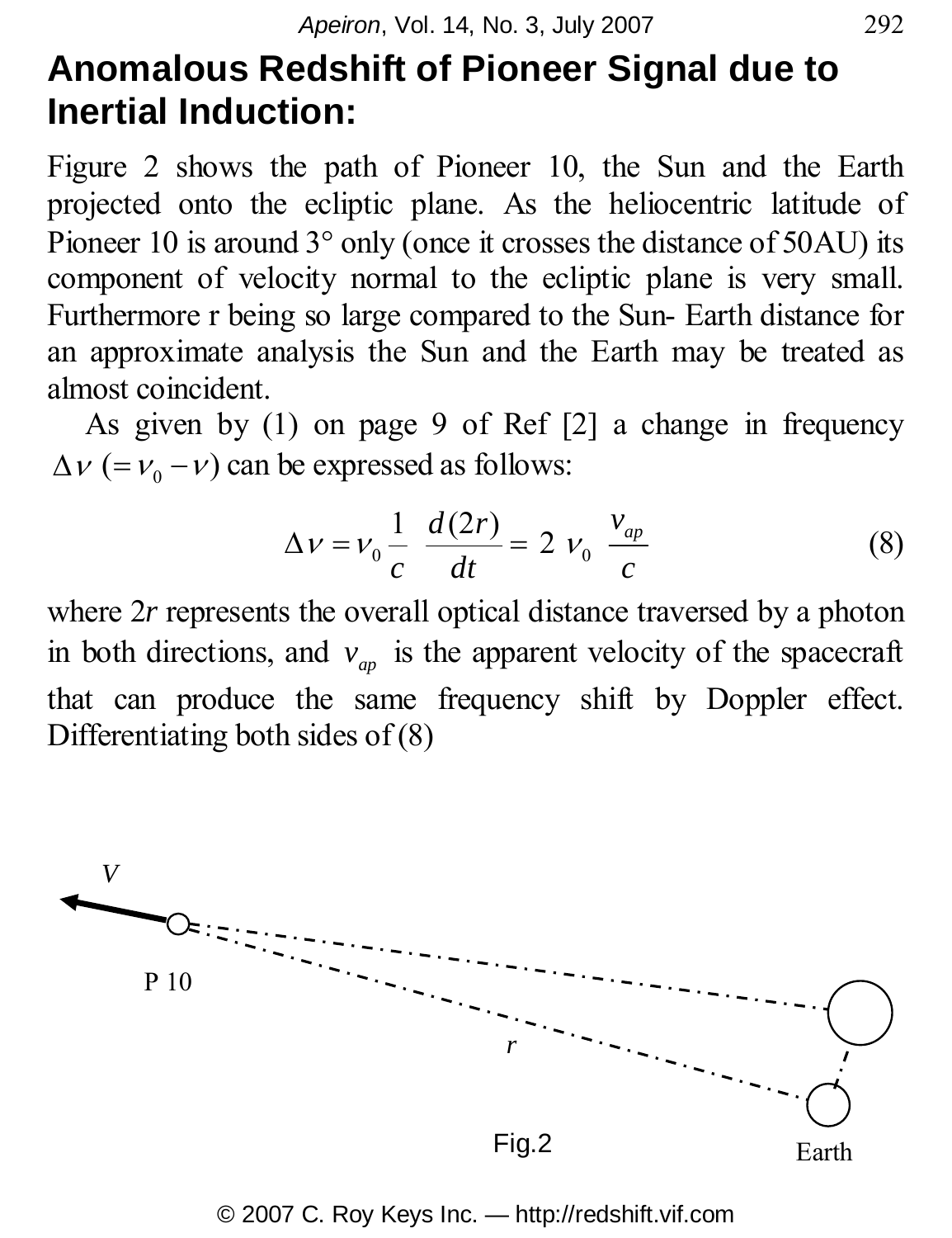*Apeiron*, Vol. 14, No. 3, July 2007 293

$$
\frac{d}{dt}(\Delta V) = \frac{2V_0}{C}a_{ap} \tag{9}
$$

where  $a_{\mu}$  is the apparent acceleration due to the variation in frequency shift with time. When all contributions to the change in r due to the motions of the Earth and the spacecraft are taken into account and the resulting theoretical frequency shift is subtracted from the observed values, ideally the residual should be zero. Any residual implies either some unknown motion or some unaccounted source of frequency shift other than the doppler effect. To consider the effect of the proposed inertial induction drag on signals let (7) be considered. (Effect of the Sun is much larger than those due to the cosmic drag [4-6] and, therefore, only the effect due to the Sun is taken into account). Equation (7) can be re written as follows:

$$
\exp\left[\frac{Gm_A}{c^2}\left(\frac{1}{r_E}-\frac{1}{r}\right)\right]=\frac{V_0}{V}
$$

or,

$$
\exp\left[-\frac{Gm_A}{c^2}\left(\frac{1}{r_E} - \frac{1}{r}\right)\right] = \frac{V}{V_0} = \frac{V_0 - \Delta V}{V_0} = 1 - \frac{\Delta V}{V_0} \tag{10}
$$

When the above relation is used for the Sun- Earth- Pioneer 10 combine  $m_A$  is replaced by  $m_S$ , i.e. the mass of the Sun,  $r_E = 1 \text{AU}$ and  $r$  presents the distance of the spacecraft from the Sun ( $> 40$  AU for the period of observation under consideration). For these values

$$
\frac{Gm_s}{c^2} \left( \frac{1}{r_E} - \frac{1}{r} \right) \ll 1
$$

and (10) can be written as follows: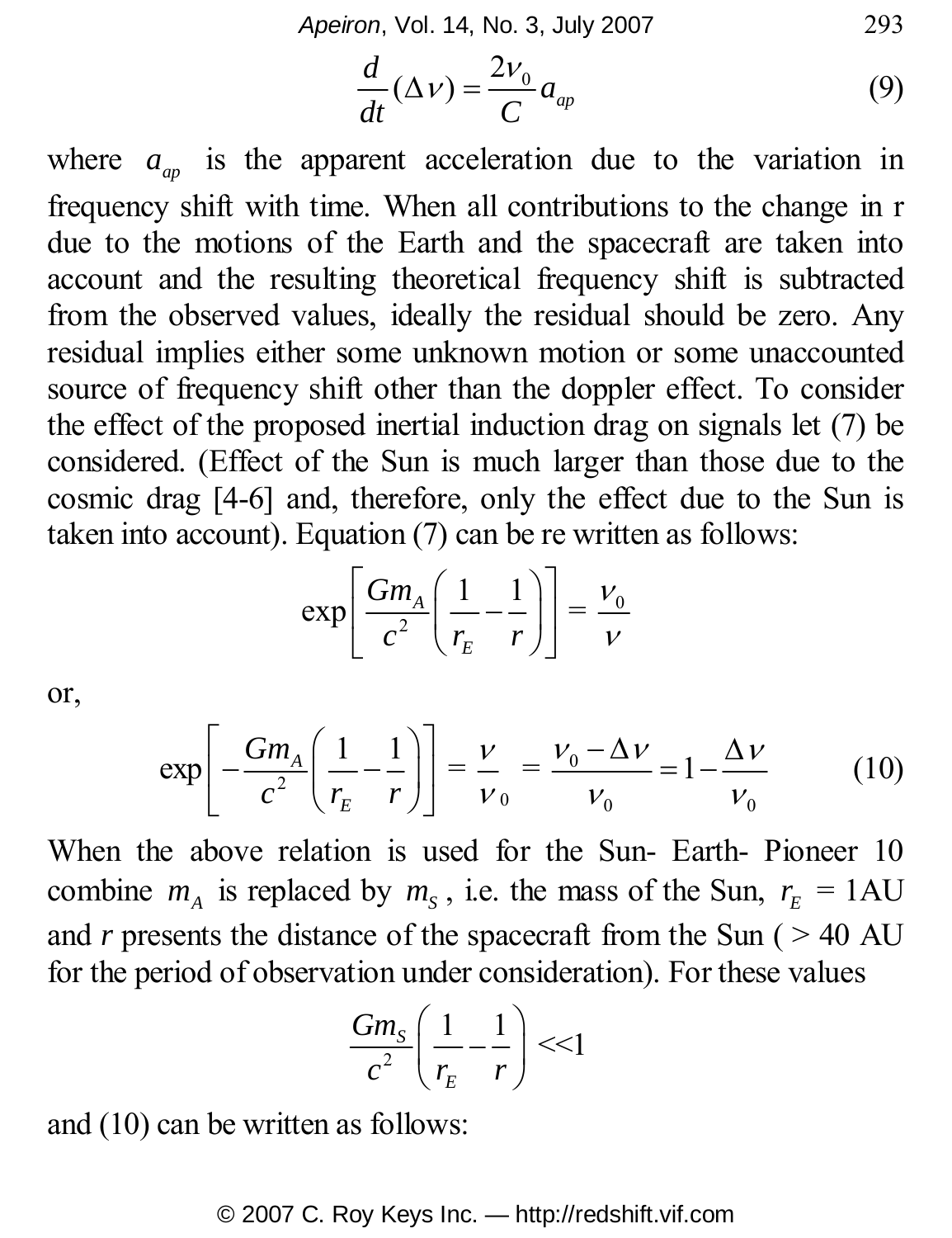*Apeiron*, Vol. 14, No. 3, July 2007 294

$$
1 - \frac{Gm_s}{c^2} \left( \frac{1}{r_E} - \frac{1}{r} \right) \approx 1 - \frac{\Delta V}{V_0}
$$

Or, for the frequency shift for the forward and return journey of the signal,

$$
\frac{\Delta v}{v_0} \approx 2 \frac{Gm_s}{c^2} \left( \frac{1}{r_E} - \frac{1}{r} \right) \tag{11}
$$

Again it should be kept in mind that as  $r_r \ll r$  an approximate evaluation of the effect of inertial induction can be made treating the Sun and the Earth to be at the same location without introducing any significant error. Now differentiating both sides of (11) with respect to time the following relation is obtained:

$$
\frac{d}{dt}(\Delta v) \approx 2v_0 \frac{Gm_s}{c^2 r^2} \cdot \frac{dr}{dt}
$$
 (12)

*dr/dt* being the rate of change of the distance between the observer (i.e., the Earth) and the spacecraft it can be expressed as follows:

$$
\frac{dr}{dt} \approx V - v \sin \theta - v_d \sin \phi \tag{13}
$$

where  $v_d$  is the surface velocity near equator due to the Earth's daily rotation (the tilt of the Earth's axis of rotation has been ignored), *v* is the orbital speed of the Earth, *V* is the speed of Pioneer 10 and the angles  $\theta$  and  $\phi$  are as indicated in Fig. 3. Equating  $\frac{d}{dt}(\Delta v)$  from (9) and  $(12)$  and using  $(13)$ 

$$
\frac{2v_0}{c}a_{ap} \approx 2v_0 \frac{Gm_s}{c^2r^2} (V - v \sin \theta - v_d \sin \phi)
$$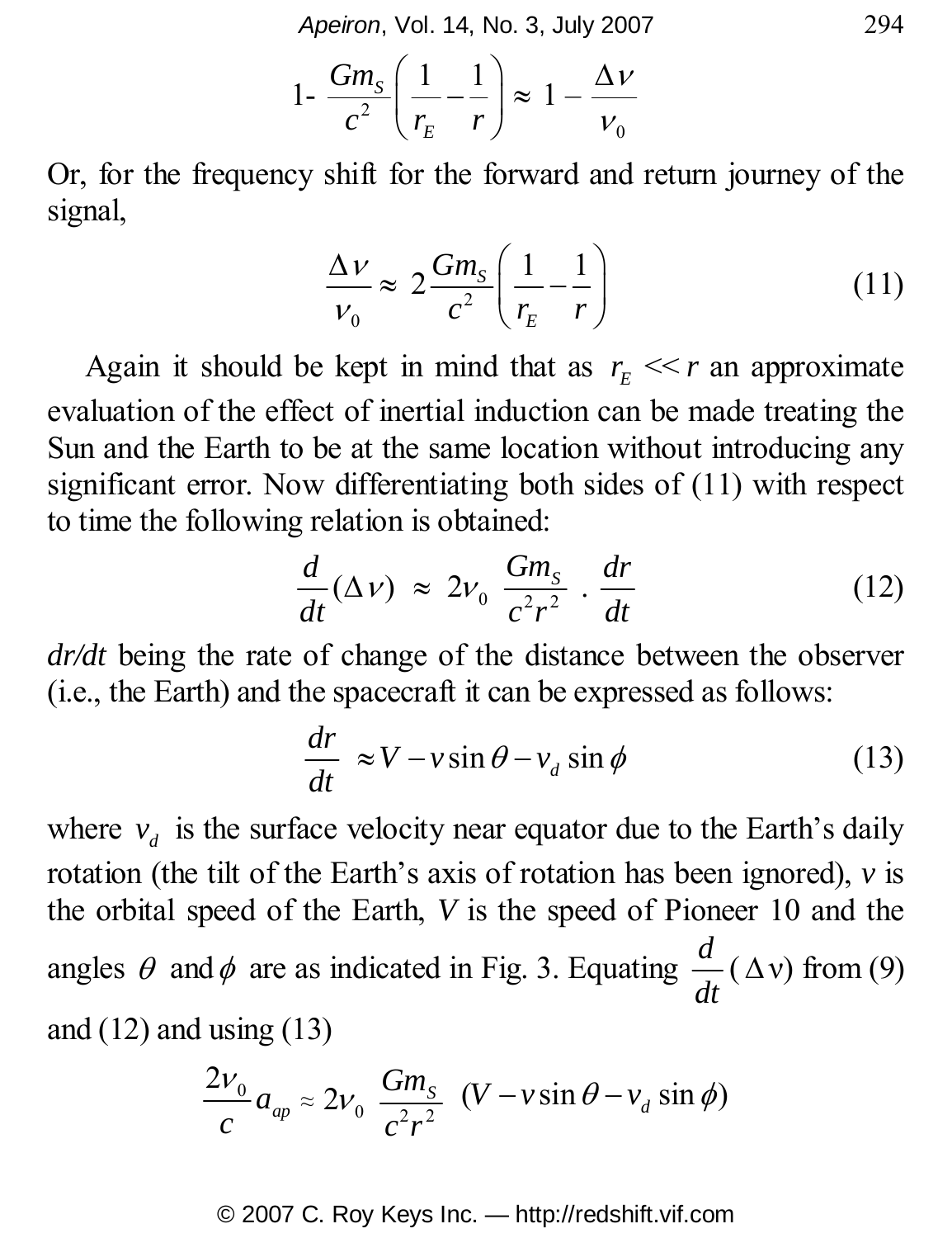

Thus, an unmodelled apparent acceleration is produced by the inertial induction effect and it can be expressed as follows:

$$
a_{ap} \approx \frac{Gm_s}{cr^2} V - \frac{Gm_s}{cr^2} v \sin \theta - \frac{Gm_s}{cr^2} v_d \sin \phi \tag{14}
$$

The magnitudes of the unmodelled apparent acceleration's steady and fluctuating components can be estimated. The estimates using *V*=  $1.22 \times 10^4$  m/s,  $v = 3 \times 10^4$  m/s and  $v_d = 4.65 \times 10^2$  m/s are shown in Table 1 and are compared with the observation.

#### **Table 1**

|                                                                        | Year        | 1990                                    | 1994                                     | 1997                                    |
|------------------------------------------------------------------------|-------------|-----------------------------------------|------------------------------------------|-----------------------------------------|
|                                                                        |             | <b>48 AU</b>                            | 59 AU                                    | 69 AU                                   |
| Apparent Acceleration<br>Magnitude (annually<br>fluctuating component) | Theoretical | $2.6 \times 10^{-8}$ cm/s <sup>2</sup>  | $1.7 \times 10^{-8}$ cm/s <sup>2</sup>   | $1.25 \times 10^{-8}$ cm/s <sup>2</sup> |
|                                                                        | Observation | $1.6 \times 10^{-8}$ cm/s <sup>2</sup>  |                                          |                                         |
| Apparent Acceleration<br>Magnitude (daily fluctuating<br>component)    | Theoretical | $0.04 \times 10^{-8}$ cm/s <sup>2</sup> | $0.026 \times 10^{-8}$ cm/s <sup>2</sup> | $0.02 \times 10^{-8}$ cm/s <sup>2</sup> |
|                                                                        | Observation | $0.03 \times 10^{-8}$ cm/s <sup>2</sup> |                                          |                                         |
| Apparent Acceleration<br>Magnitude (steady<br>component)               | Theoretical | $1.05 \times 10^{-8}$ cm/s <sup>2</sup> | $0.6 \times 10^{-8}$ cm/s <sup>2</sup>   | $0.5 \times 10^{-8}$ cm/s <sup>2</sup>  |
|                                                                        | Observation | $-8 \times 10^{-8}$ cm/s <sup>2</sup>   |                                          |                                         |

From Table 1 it is quite clear that the inertial induction effect cannot explain the steady part of the observed apparent acceleration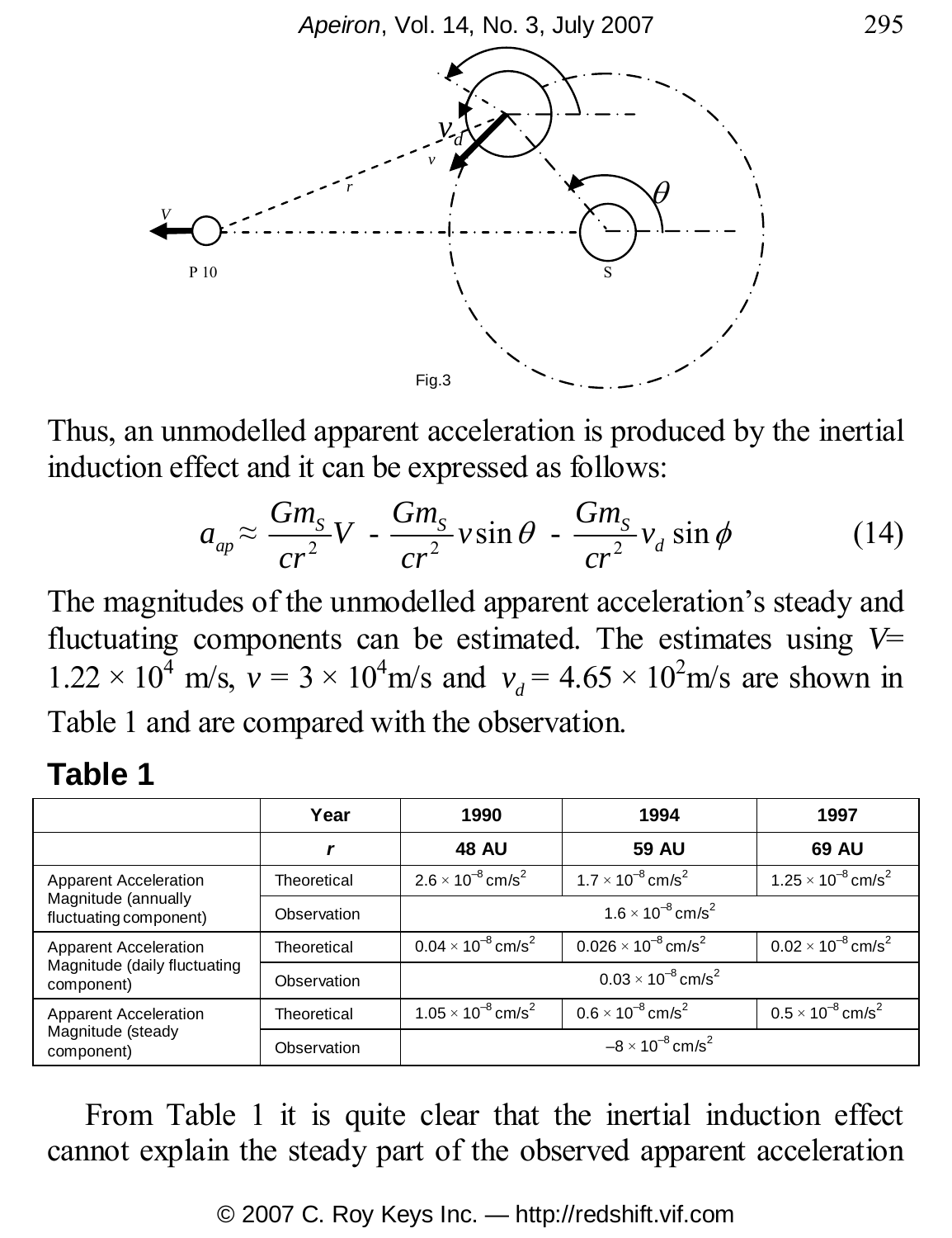of Pioneer 10. The magnitude due to this effect is an order of magnitude less than the observed value. On the other hand the annual and daily fluctuating components are in reasonable agreement with the observed values. What needs to be done is to check whether the dates of occurrence of high and low values of the annually fluctuating component match with the observation or not. That problem is taken up in the next section.

## **Maxima and Minima of Annual Fluctuation**

Figure 4 shows the positions of the Earth in its orbit when the rate of increase *dr/dt* will be minimum (at 1) and maximum (at 2). The angle made by the line *ES* with the line *PS* is 90° at both these positions. Approximately *PS/ES* is more than 40 for the period under consideration and angle  $\beta$  is very small. Since  $v_d \ll v$ , the diurnal fluctuation can be ignored while considering the maximum and

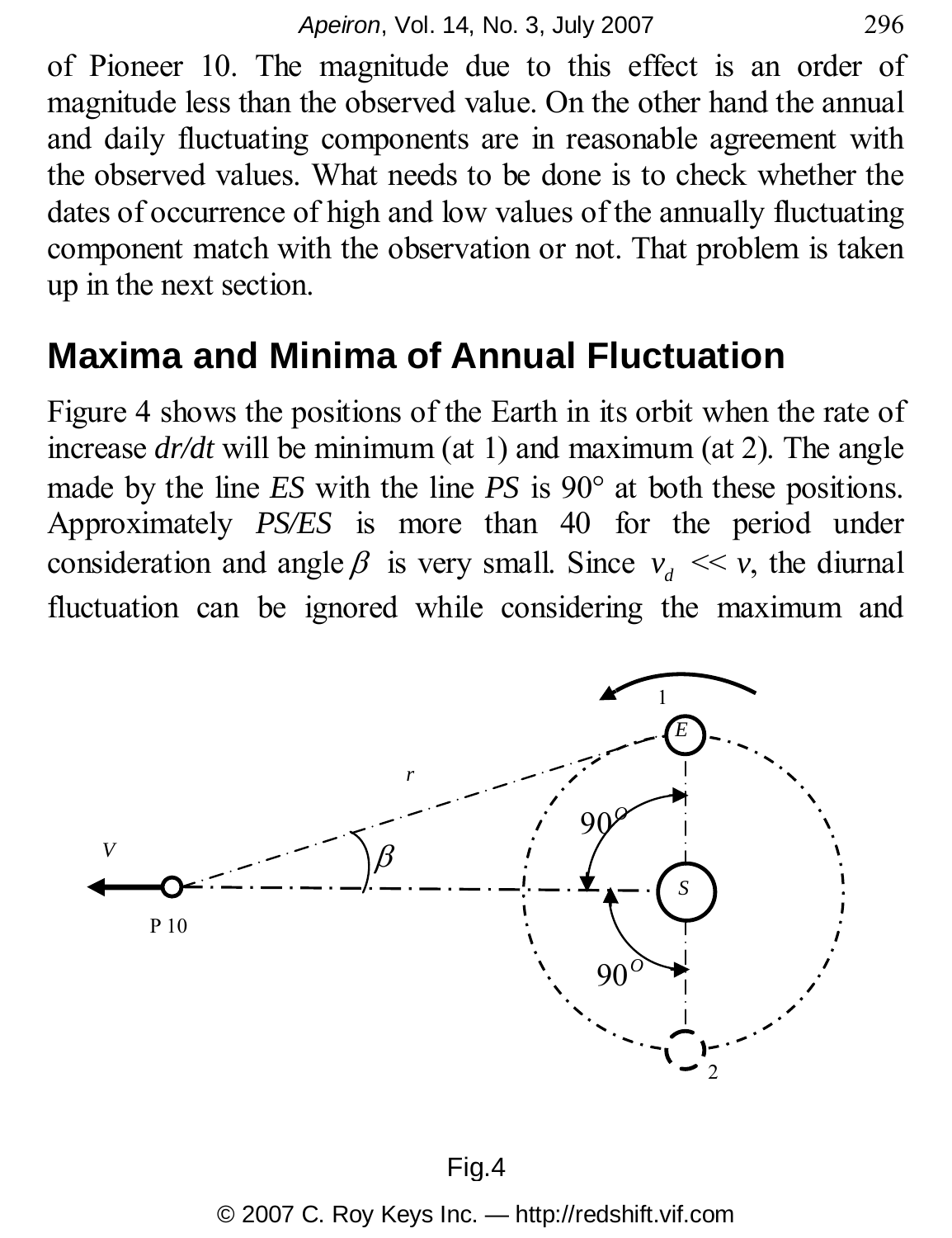minimum values of *dr/dt.*

To correlate the position 1 and 2 with the calendar dates it is necessary to compare the ecliptic longitude of Pioneer 10 with that of the Earth on a given date. Ecliptic longitude of Pioneer 10 slowly increases from 71° at a distance of 40 AU to 75.6° at 69 AU. Thus an average value of 73 will be considered. It is also known that on  $1<sup>st</sup>$ January the ecliptic longitude of the Earth 99.8°. Figure 5 indicates the relative directions of the Earth and Pioneer 10 on  $1<sup>st</sup>$  January. Location 2 corresponds to the maximum value of *dr/dt*, which is the maximum value of the apparent acceleration. It is  $63.2^{\circ}$  ahead of 1<sup>st</sup> January position which is equivalent to about  $1/6<sup>th</sup>$  of a year, i.e. about 2 months. A careful examination indicates that the peaks in the

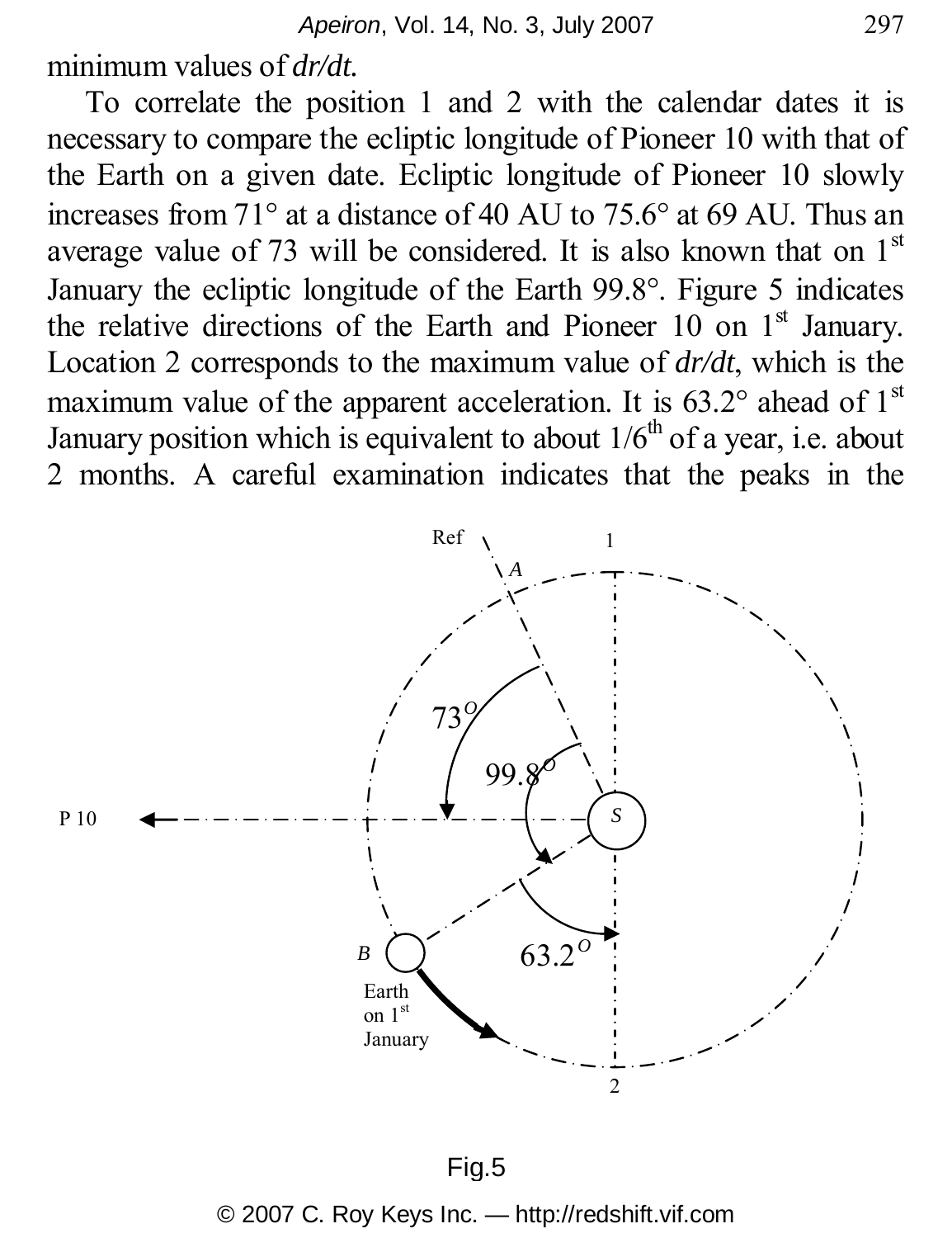residual occur about 2 months after  $1<sup>st</sup>$  January every year. There is also a faint suggestion of a gradual decrease of the amplitude over the years, though a reasonable quantitative analysis is difficult.

Hence it is seen that the estimates indicated in Table 1 match the observation and there is a faint indication of gradual decrease as expected from the theoretical calculations. Furthermore, the temporal phase of this annual variation also agrees well with the theoretical expectation. The steady part of the anomalous acceleration may have a separate origin. Thus the proposed model of inertial induction that has explained many observations appears to be able to explain the annual and diurnal fluctuations in the anomalous acceleration of Pioneer 10.

### **Concluding Remarks**

The origin of the steady component of the anomalous acceleration of Pioneer 10 cannot be explained. However, the annual and daily fluctuating components of the anomalous acceleration must be linked with the annual and the daily motions of the Earth. It is found that when the hypothesis of Velocity Dependent Inertial Induction is applied the anomalous acceleration can be explained satisfactorily by the excess redshifts resulting from this phenomenon.

### **References**

- [1] Anderson J.D., Laing P.A., Lau E.L., Liu A.S., Nieto M.M., and Turyshev S.G., *Phys. Rev. Lett*. 81, 2858 (1998)
- [2] Turyshev S.G. Anderson J.D., Laing P.A., Lau E.L., Liu A.S. and Nieto M.M. in *Gravitational Waves and Experimental Gravity*, Proceedings of the XVIII th Morind Workshop of the Rencontres, de Moriond, ed. Dumarchez J. and Tran Thanh Van J; Hanoi (2000)
- [3] Anderson J.D., Laing P.A., Lau E.L., Liu A.S., Nieto M.M. and Turyshev S.G. (E Print: arXiv: gr-qc/0104064 v 5, 2005)
- [4] Ghosh A., *Pramana* (Jr. of Physics), v 23, L671 (1984)